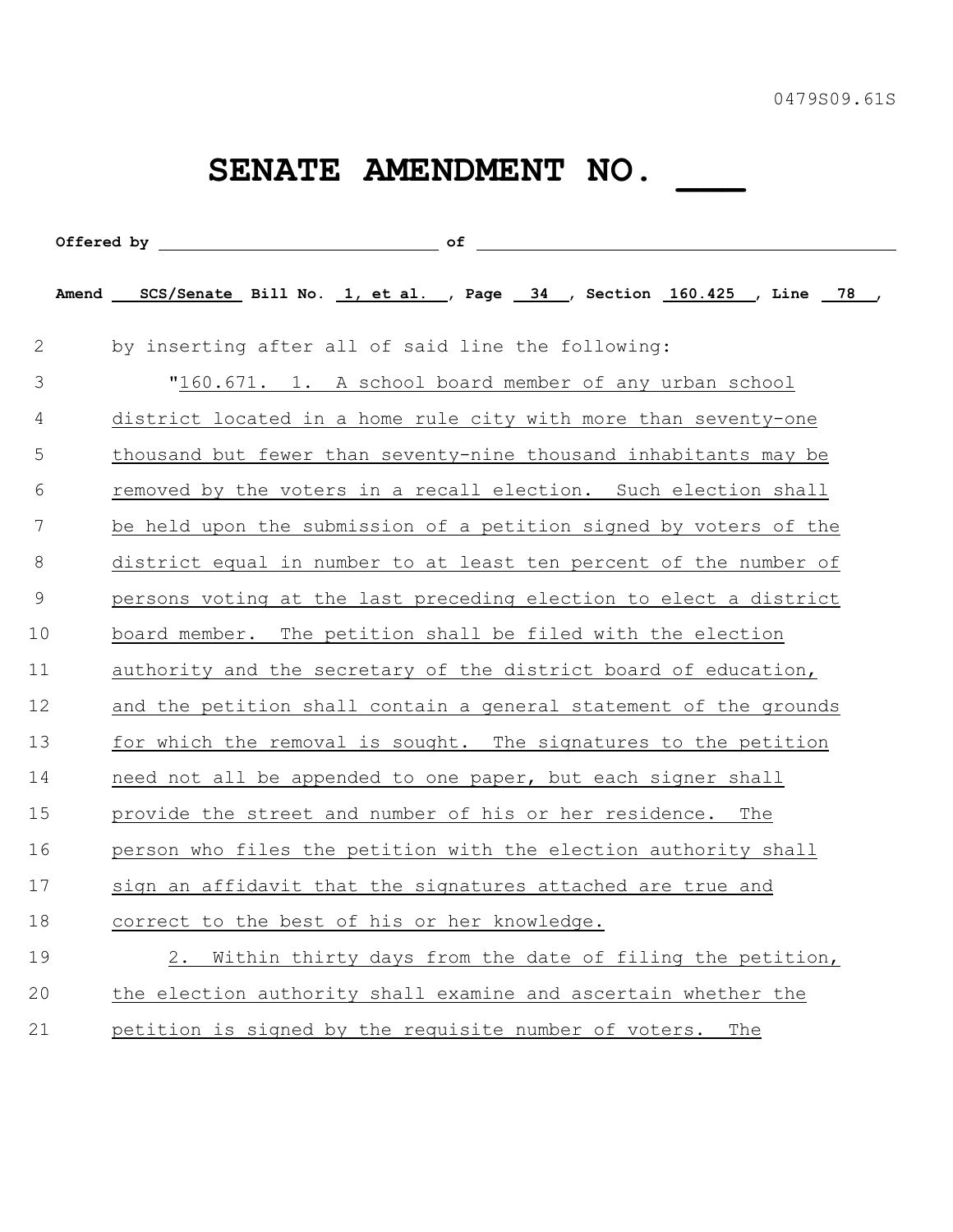election authority shall attach to the petition his or her certificate, showing the result of the examination. If the election authority finds the petition to be insufficient, the petition shall be returned to the person filing the petition, without prejudice to the filing of a new petition to the same effect. If the petition shall be deemed to be sufficient, the election authority shall submit the petition to the district board without delay. If the petition shall be found to be sufficient, the district board shall order the question to be submitted to the voters of the district on election days specified in section 115.123. The election shall be held not less than forty-five days but not more than one hundred twenty 13 days from the date the board receives the petition.

 3. If a majority of the voters vote in favor of retaining the member, the member shall remain in office and shall not be subject to another recall election during his or her term of 17 office. If a majority of voters vote to remove the member, his or her successor shall be chosen as provided in section 162.471 19 for urban school districts."; and

 Further amend said bill, Page 42, Section 162.081, Line 148, by inserting after all of said line the following:

 "162.471. The government and control of an urban school district is vested in a board of seven directors. Each director shall be a voter of the district who has resided within this state for one year next preceding his election or appointment and who is at least twenty-four years of age. All directors, except as otherwise provided in section 162.481 and section 162.492, hold their offices for six years and until their successors are duly elected and qualified. All vacancies occurring in the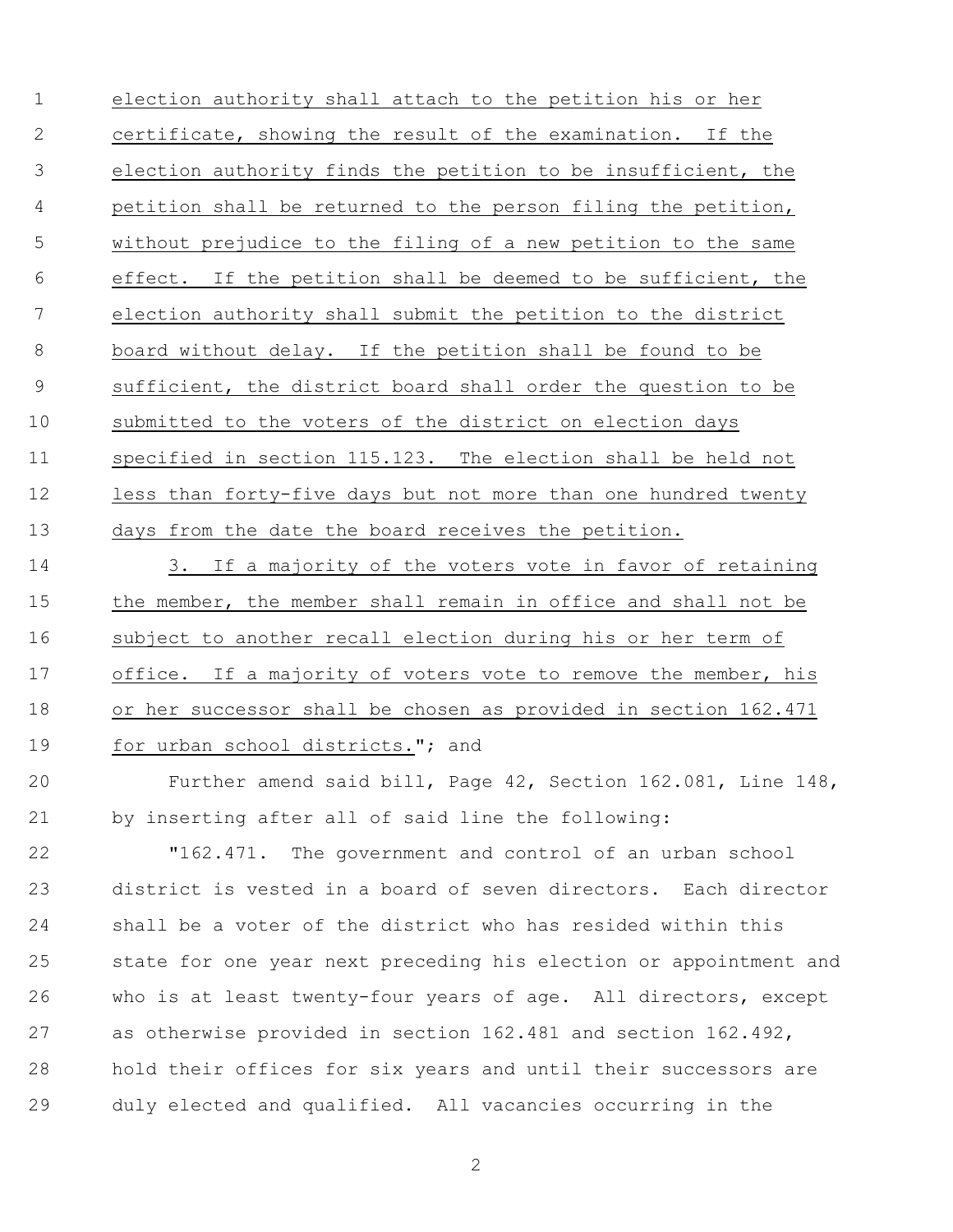board, except as provided in section 162.492 and in subsection 2 of this section, shall be filled by appointment by the board as soon as practicable, and the person appointed shall hold his office until the next school board election, when his successor shall be elected for the remainder of the unexpired term. The power of the board to perform any official duty during the existence of a vacancy continues unimpaired thereby.

8 2. All vacancies occurring in the school board of any urban school district located in a home rule city with more than seventy-one thousand but fewer than seventy-nine thousand inhabitants shall be filled by appointment of the county commission of a county of the first classification with more than eighty-three thousand but fewer than ninety-two thousand inhabitants and with a home rule city with more than seventy-six thousand but fewer than ninety-one thousand inhabitants as the county seat. The person appointed by the county commission shall hold office until the next school board election, when his or her successor shall be elected for the remainder of the unexpired term.

 162.481. 1. Except as otherwise provided in this section, all elections of school directors in urban districts shall be held biennially at the same times and places as municipal elections.

 2. In any urban district which includes all or the major part of a city which first obtained a population of more than seventy-five thousand inhabitants by reason of the 1960 federal decennial census, elections of directors shall be held on municipal election days of even-numbered years. The directors of the prior district shall continue as directors of the urban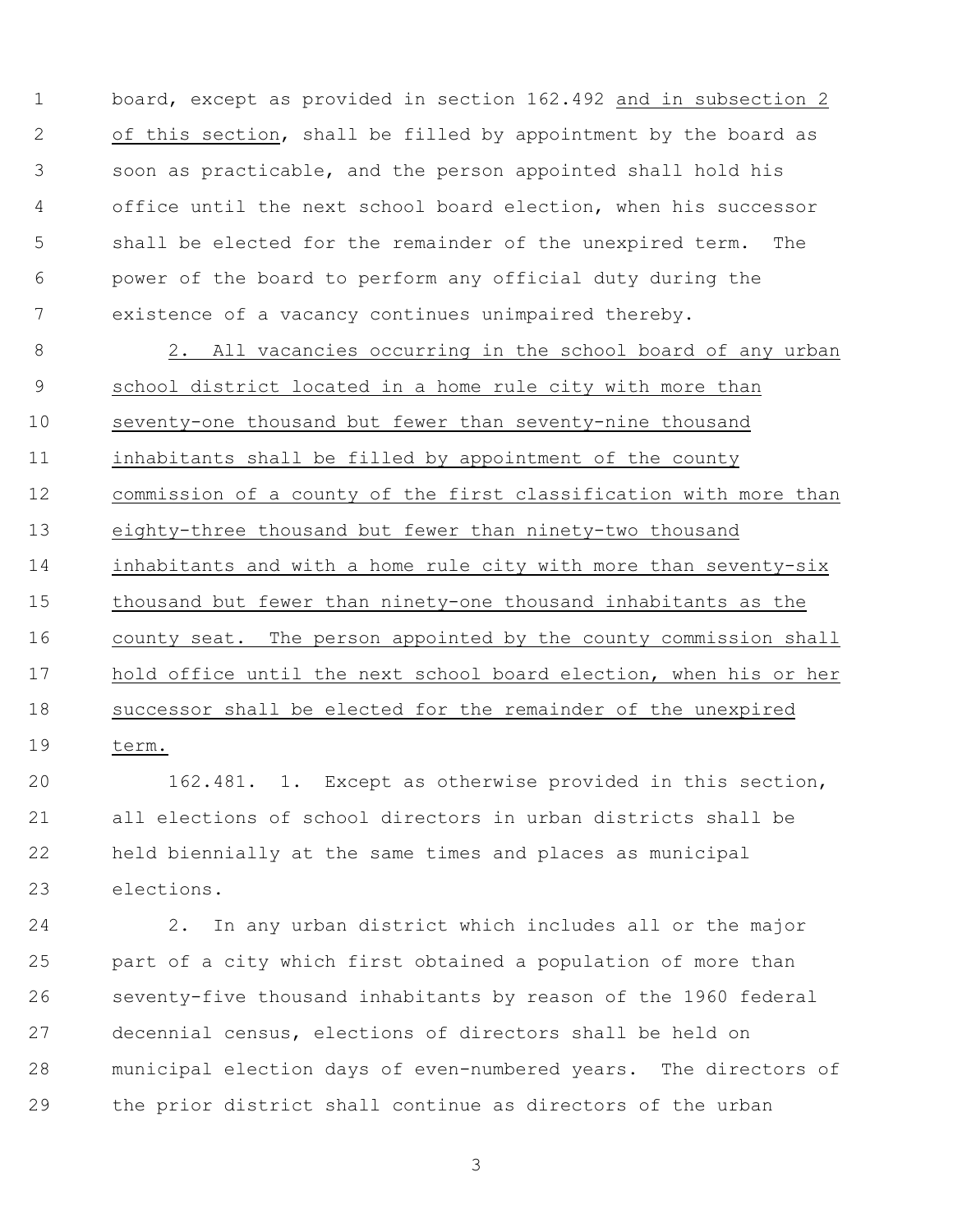district until their successors are elected as herein provided. On the first Tuesday in April, 1964, four directors shall be elected, two for terms of two years to succeed the two directors of the prior district who were elected in 1960 and two for terms of six years to succeed the two directors of the prior district who were elected in 1961. The successors of these directors shall be elected for terms of six years. On the first Tuesday in April, 1968, two directors shall be elected for terms to commence on November 5, 1968, and to terminate on the first Tuesday in April, 1974, when their successors shall be elected for terms of six years. No director shall serve more than two consecutive six-year terms after October 13, 1963.

 3. Except as otherwise provided in subsections 4 and 5 of this section, hereafter when a seven-director district becomes an urban district, the directors of the prior seven-director district shall continue as directors of the urban district until the expiration of the terms for which they were elected and until their successors are elected as provided in this subsection. The first biennial school election for directors shall be held in the urban district at the time provided in subsection 1 which is on the date of or subsequent to the expiration of the terms of the directors of the prior district which are first to expire, and directors shall be elected to succeed the directors of the prior district whose terms have expired. If the terms of two directors only have expired, the directors elected at the first biennial school election in the urban district shall be elected for terms of six years. If the terms of four directors have expired, two directors shall be elected for terms of six years and two shall be elected for terms of four years. At the next succeeding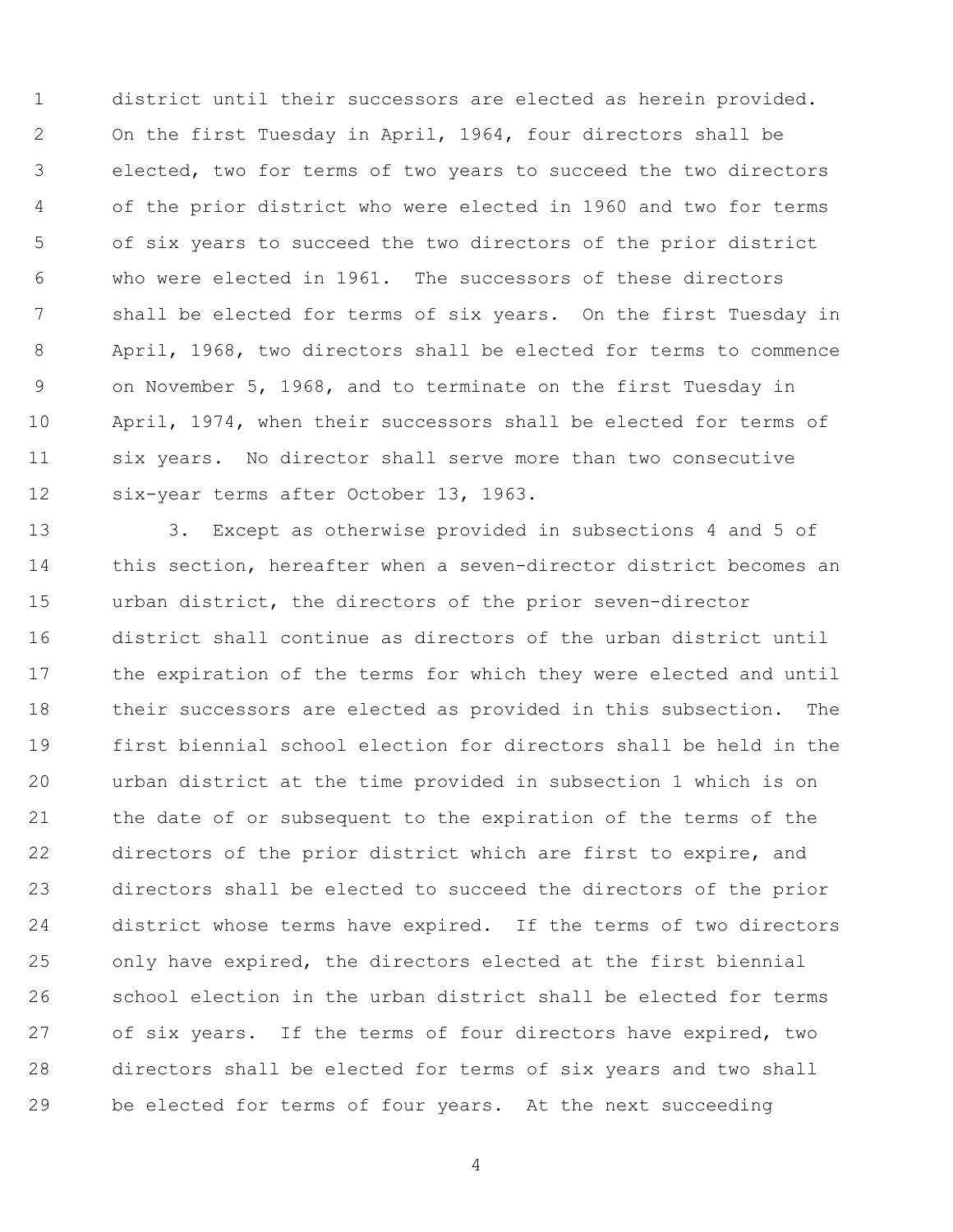biennial election held in the urban district, successors for the remaining directors of the prior seven-director district shall be elected. If only two directors are to be elected they shall be elected for terms of six years each. If four directors are to be elected, two shall be elected for terms of six years and two shall be elected for terms of two years. After seven directors of the urban district have been elected under this subsection, 8 their successors shall be elected for terms of six years.

 4. In any school district in any city with a population of one hundred thousand or more inhabitants which is located within a county of the first classification that adjoins no other county of the first classification, or any school district which becomes an urban school district by reason of the 2000 federal decennial census, elections shall be held annually at the same times and places as general municipal elections for all years where one or more terms expire, and the terms shall be for three years and until their successors are duly elected and qualified for all directors elected on and after August 28, 1998.

 5. In any school district in any county with a charter form of government and with more than three hundred thousand but fewer than four hundred fifty thousand inhabitants which becomes an urban school district by reason of the 2010 federal decennial census, elections shall be held annually at the same times and places as general municipal elections for all years where one or more terms expire, and the terms shall be for three years and until their successors are duly elected and qualified for all directors elected on and after April 2, 2012.

 6. In any urban school district in a county of the first classification with more than eighty-three thousand but fewer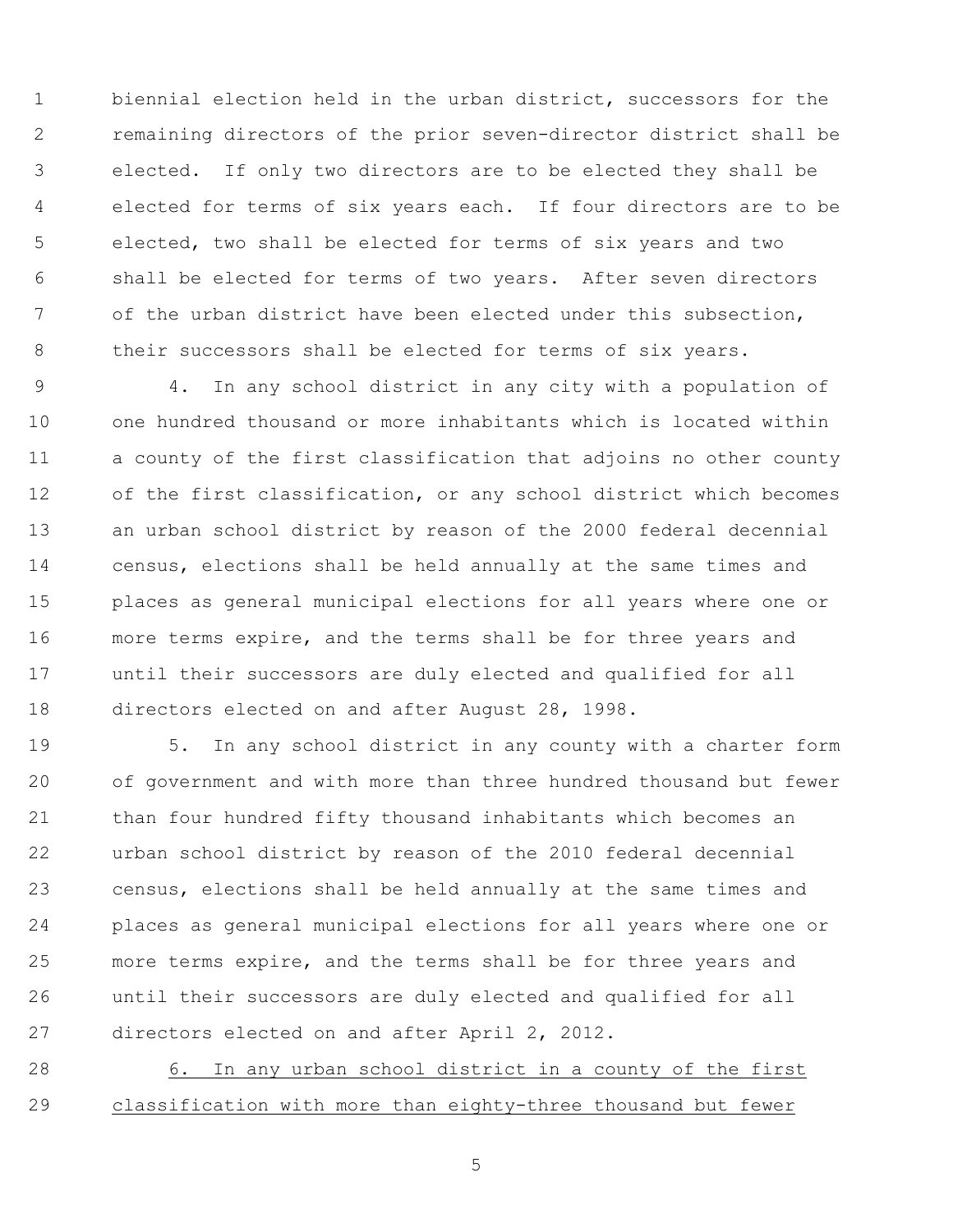than ninety-two thousand inhabitants and with a home rule city with more than seventy-six thousand but fewer than ninety-one thousand inhabitants as the county seat, elections shall be held annually at the same times and places as general municipal elections for all years where one or more terms expire, and upon expiration of any term after August 28, 2015, the term of office shall be for three years and until their successors are duly 8 elected and qualified.

 162.491. 1. Directors for urban school districts, other than those districts containing the greater part of a city of over one hundred thirty thousand inhabitants, may be nominated by petition to be filed with the secretary of the board and signed by a number of voters in the district equal to ten percent of the total number of votes cast for the director receiving the highest number of votes cast at the next preceding biennial election, except as provided in subsection 4 of this section.

 2. This section shall not be construed as providing the sole method of nominating candidates for the office of school director in urban districts which do not contain the greater part of a city of over three hundred thousand inhabitants.

 3. A director for any urban school district containing a city of greater than one hundred thirty thousand inhabitants and less than three hundred thousand inhabitants may be nominated as an independent candidate by filing with the secretary of the board a petition signed by five hundred registered voters of such school district.

 4. In any urban school district located in a home rule city with more than seventy-one thousand but fewer than seventy-nine thousand inhabitants, a candidate for director shall file a